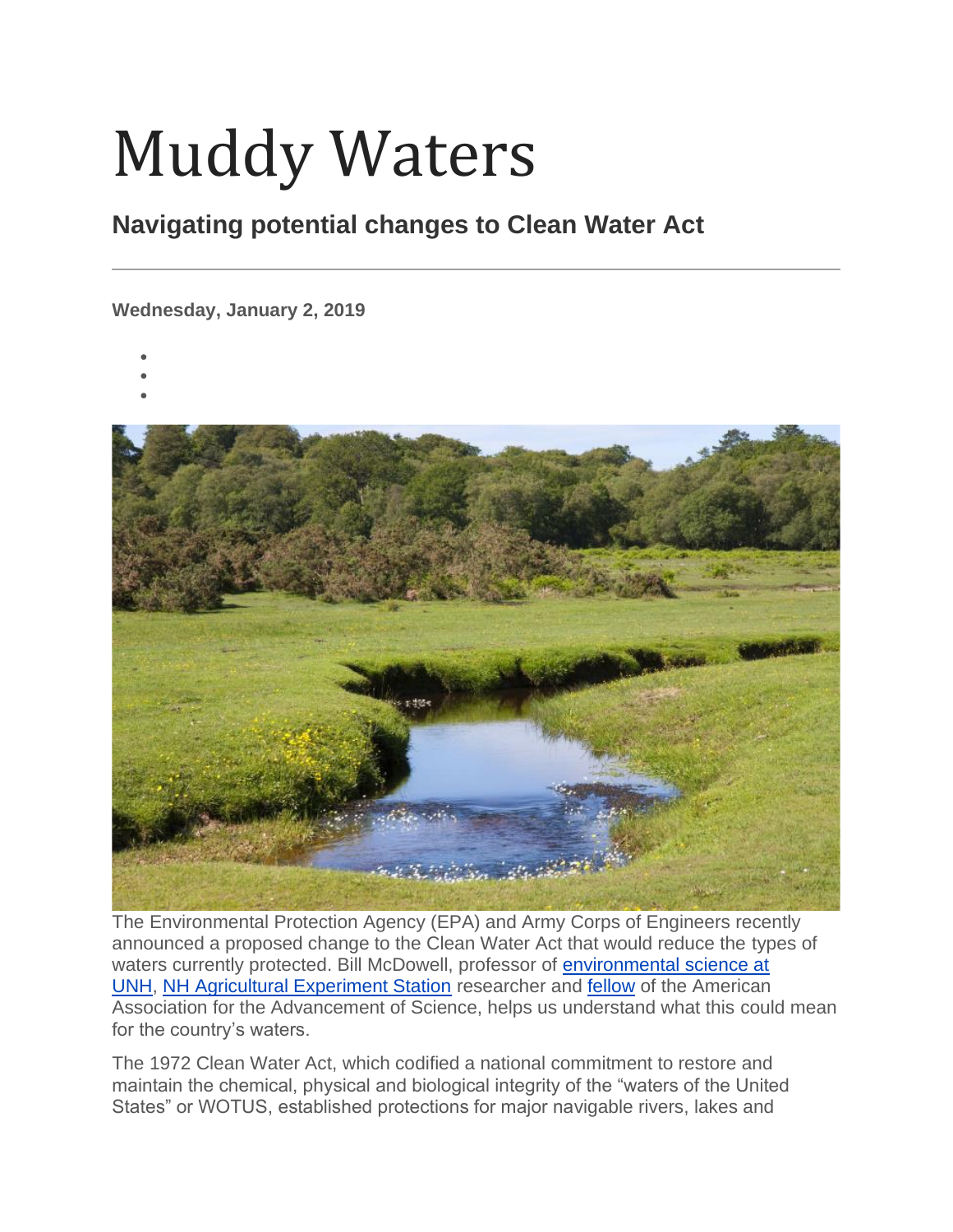connected waterways. The legislation left it up to the EPA and Army Corps of Engineers to decide on a case-by-case basis whether the wider network of streams, wetlands and tributaries qualified for protection.

In 2015, the Obama Administration amended the act to formally extend protections to those smaller bodies of water, including ephemeral streams that are dry for part of the year but flow during periods of rain or snowmelt.

"Even the smallest headwaters and ephemeral streams can carry significant pollution downstream**,** eventually impacting waters where people fish and source drinking water. Ignoring this fact simply flies in the face of well-established science."

The latest rule change proposes to protect wetlands only if they have a "continuous surface connection" to navigable waterways and protect streams only if they are "relatively permanent." The revision would affect an [estimated](https://www.eenews.net/stories/1060109323) 18 percent of streams and 51 percent of wetlands currently under federal protection.

The proposal has pitted groups who claim the current regulations limit economic growth and are overly broad against environmentalists and scientists who argue the rollback ignores [basic hydrologic science](https://pubs.usgs.gov/circ/circ1139/) and will inevitably lead to pollution increases and contaminated water.

"The [United States Geological Survey](https://pubs.usgs.gov/circ/circ1139/) (USGS) published a very influential publication, which described the undeniable link between surface waters and ground waters," says McDowell, "The key is understanding how water moves through the landscape. Ephemeral surface waters and groundwaters and small streams and big rivers are all connected like the circulatory system in your body. To say that we think of the arteries, veins and capillaries differently is foolish — obviously they are connected because we know blood moves throughout them all. It's the same way the water moves from the tiniest headwaters down to the streams and rivers and ultimately to the ocean."

Under the new rule, states can still enact regulations to compensate for the absence of federal oversight. New Hampshire, for instance, currently oversees all [wetlands](https://www.nhpr.org/post/officials-planned-federal-rollback-would-not-affect-most-new-england-wetlands)  [permitting](https://www.nhpr.org/post/officials-planned-federal-rollback-would-not-affect-most-new-england-wetlands) in the state, and the permitting process will not change under the new rule. Wetlands make up about 5 to 10 percent of the state's land area.

McDowell says that's little comfort on a national scale.

"The science shows that water doesn't follow state boundaries," he says. "So if protections are scaled back considerably at the federal level and we leave it up to the states, we know some states will allow anything to the detriment of the downstream receivers. A low level of protection in one state will almost certainly have a downstream effect that extends beyond its borders."